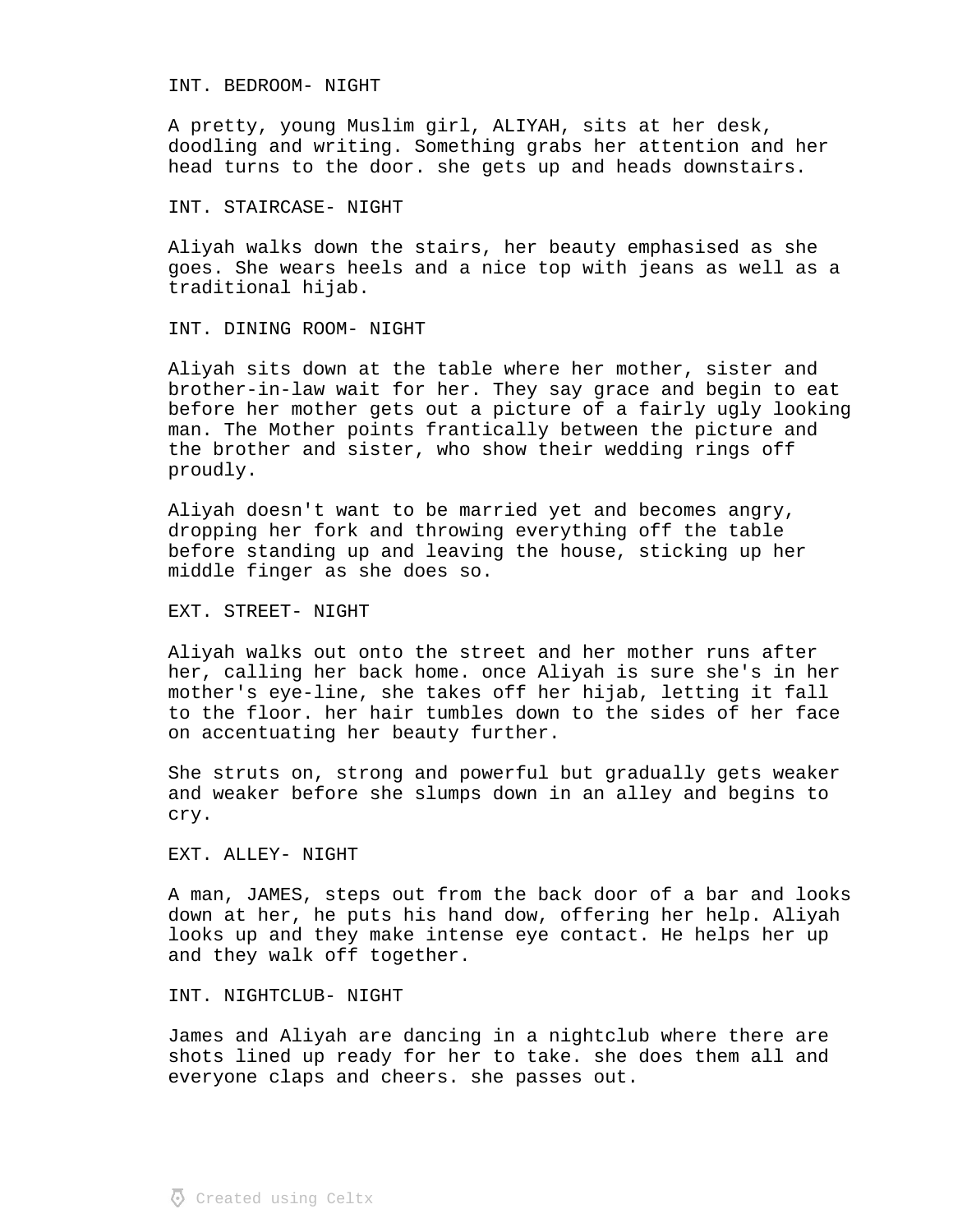#### INT- JAMES' BEDROOM- DAY

Aliyah wakes up and James walks in bringing her breakfast in bed with fresh coffee. He sits next to her on the bed and she eats it down hungrily. she has a really bad hangover.

## EXT. MAIN STREET- DAY

Aiyah picks out sexy lingerie and fine clothing which James pays for with his credit card.

INT. JAMES' BEDROOM- NIGHT

Aliyah applies expensive looking makeup and gets into the sexy lingere, feeling her body and checking herself out in the mirror as she does so before adorning an expensive looking dress and heels.

## INT. NIGHTCLUB- NIGHT

This time there are rows of cocaine on the bar which James snorts through a dollar bill before snogging Aliyah whilst the bartender cuts some more for her. She's hesitant but does it anyway. James offers her his arm and she takes it.

INT. JAMES' BEDROOM- NIGHT

James is kissing Aliyah passionately before moving to her neck and collar bone, continuing down as the silk duvet falls across her.

# MONTAGE STARTS

EXT. MAIN STREET- DAY

Aliyah buys clothes and James pays for them, she gets a massage and her hair and nails done.

INT- JAMES' BEDROOM- NIGHT

she gets dressed into sexy lingerie and an expensive dress

INT. NIGHTCLUB- NIGHT

she takes shots and cocaine on a massive high

INT- JAMES' BEDROOM- NIGHT

Aliyah and James have sex